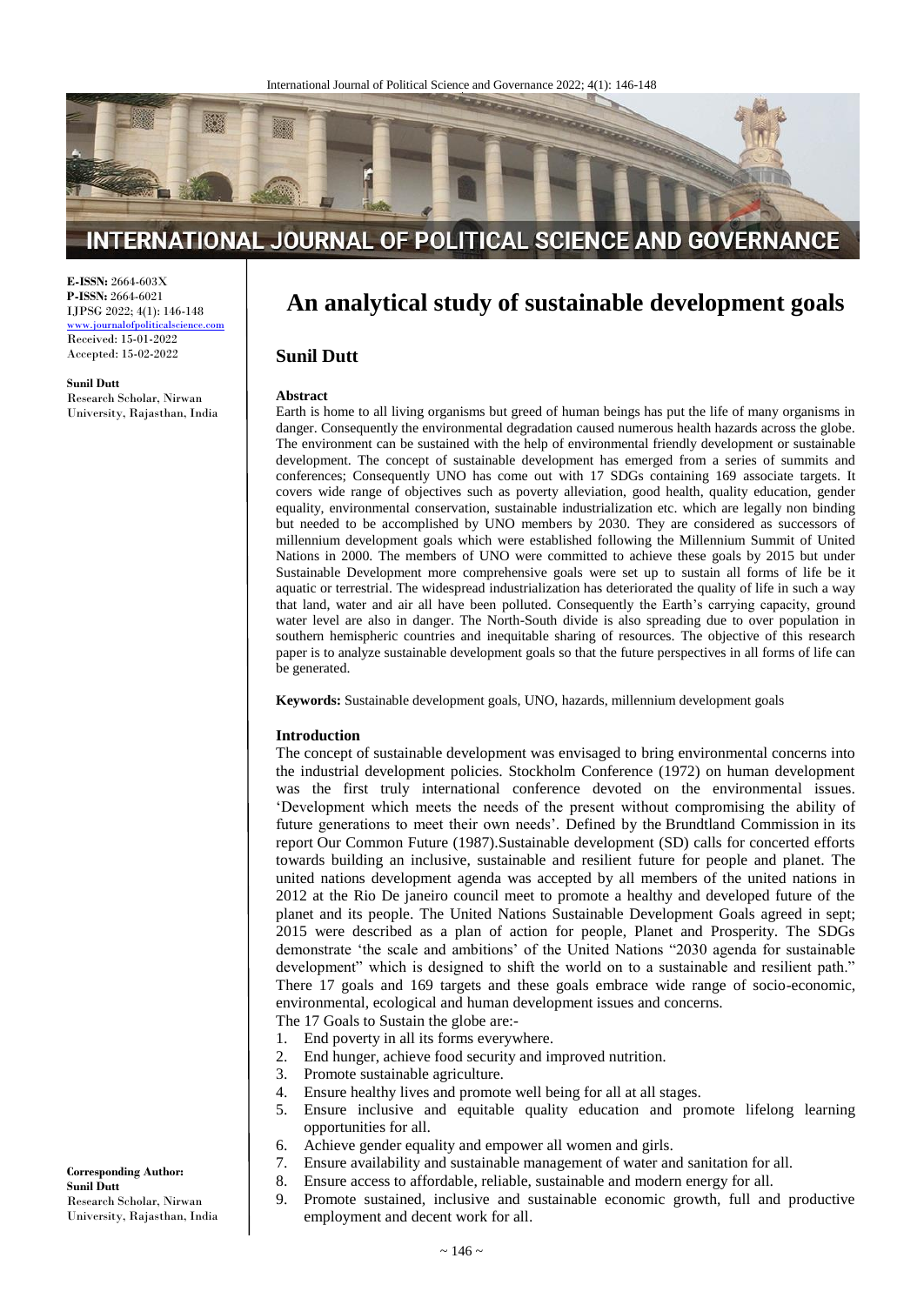- 10. Built resilient infrastructure, promote inclusive and sustainable industrialization and foster innovation.
- 11. Reduce inequalities within and among countries.
- 12. Make cities and human settlements inclusive, safe, resilient and sustainable.
- 13. Ensure sustainable consumption and production pattern.
- 14. Take urgent actions to combat climate change and its impact.
- 15. Conserve and sustainably use the oceans, seas and marine resources.
- 16. Protect, restore and promote sustainable use of terrestrial ecosystems, sustainably managed forests, combat desertification and halt and reverse land degradation and halt biodiversity loss.
- 17. Promote peaceful and inclusive societies for sustainable development, provide access to justice for all and build effective, accountable and inclusive institutions at all levels.
- 18. Strengthen the means of implementation and revitalize the global partnership for sustainable development.

# **Core Elements of Sustainable Development**

There are numerous factors associated with the sustainable development and it contains various indicators with the goals as well as targets. The goals can be classified into three core elements of sustainable development considered by UNO are economic growth, social inclusion and environmental protection. It is essential to harmonize them. Sustainable economic growth, achieving sustainable livelihood, living in harmony with nature are important for sustainable development.

# **1. Environmental Protection**

- It prevents nature from being used as an inexhaustible source of resources and ensures its protection and rational use.
- Aspects such as environmental conservation, investment in renewable energy, saving water,<br>supporting sustainable mobility, and innovation supporting sustainable mobility, and innovation in sustainable construction and architecture, contribute to achieving environmental sustainability on several fronts.

#### **2. Social Inclusion**

 This is very helpful in fostering gender equality, well fare of people in health and quality education to all across the globe.

# **3. Economic Growth**

- It focuses on equal economic prosperity that generates wealth for all, without environmental degradation.
- Fair and equitable distribution of economic resources.
- Eradicating poverty in all its forms and dimensions.

#### **Global issues Related to Sustainable Development**

- Inequitable growth of national economies (North-South Divide)
- Loss of Biodiversity: Despite enormous efforts over the past 20 years, the loss of the world's biodiversity continues.
- Climate Change: As a global problem, climate change requires a global solution. Within climate change,
- Tackling climate change and fostering sustainable development are two mutually reinforcing issues.
- Intellectual Property Rights (IPRs): There is a need for welfare for all rich and poor to have affordable access to the results of innovation that can lead to sustainable development.

# **Regional Initiatives across the world for achieving sustainable development**

Regional initiatives are essential for achieving global goals such sustainable development goals. Regional mechanisms are important for achieving SDGs

- The European Union (EU): It enforced certain environmental principles such as preventive principle, integrative principle, the polluter pays principle etc.
- SAARC adopted Environment Action Plan (1997)
- SAARC Convention on Cooperation on Environment has been ratified by all member states and entered into force in 2013.

# **India's initiative towards Sustainable Development Goals**

India has promoted many socio-economic and welfare programs for achieving SDG's

- Mahatma Gandhi National Rural Employment Guarantee Act (MGNREGA) being implemented to provide jobs to unskilled workers and focus is on women economic empowerment and improve their living standards.
- National Food Security Act is being enforced to provide subsidized food grains to the poorer section of society.
- The government of India aims to make India open defecation free under Swatchh Bharat Mission Program.
- Renewable energy generation targets have been set at 175 GW by 2022 to utilize solar energy, wind energy, geothermal energy and other such renewable sources of energy sources to reduce the dependence on fossil fuels.

# **Progress and Challenges Ahead**

 **Progress in achieving sustainable development goals:** The Global goals of sustainable development has achieved many targets across the world. The goals have transformed the lives of millions of people and transformed global environment considerably. As per the Sustainable Development Goals Report, 2019 Extreme poverty has declined considerably. The under-5 mortality rate fell by 49 % between 2000 and 2017. Immunizations have saved millions of lives across the world. The vast majority of the world's population now has access to electricity. Countries are taking concrete actions to protect our planet: marine protected areas have doubled since 2010. Countries are making strong efforts to address illegal fishing. 186 countries have ratified the Paris Agreement (2015) on climate change, and almost all have communicated their first nationally determined contributions. About 150 countries have developed national policies to respond to the challenges of rapid urbanization and more than 70 countries and the European Union now have more than 300 policies and instruments supporting sustainable